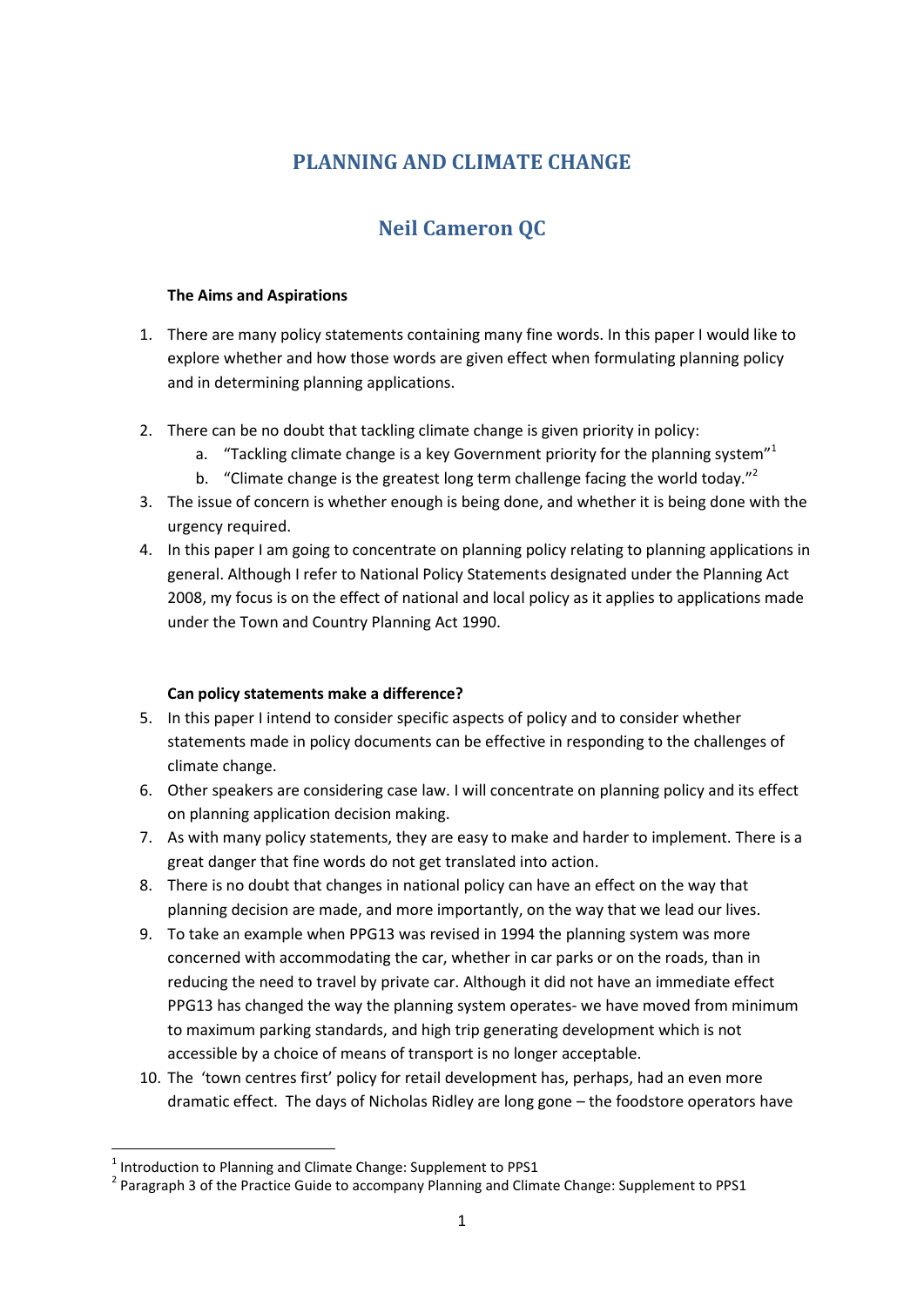reacted to policy and a proposal for a new out of centre food superstore has become a rarity.

- 11. Those examples demonstrate that changes to policy can make a difference, although some people don't notice at first and it takes time. The same is likely to be to the case for planning policy on climate change.
- 12. I cannot hope to cover the whole range of issues relating to planning and climate change. I will consider policy and then development management decisions. I will concentrate on:
	- a. Location and design
	- b. Renewable energy generation
	- c. Carbon capture and storage
	- d. Adapting to climate change

## **Policy**

### **National Policy**

13. Planning and Climate Change: Supplement to PPS1 (December 2007), and the accompanying practice guide.

Although it is too early to tell whether this policy statement has made a difference to development control decisions, it is to be replaced. The 2007 PPS is written in the language of 'objectives'<sup>3</sup> and 'principles'<sup>4</sup>. That language can deprive a policy document of the clear focus which is needed if it is to influence development control decisions $^5$ .

- 14. One clear requirement contained in the 2007 PPS is that local development framework policies should set out a target percentage of energy to be used in new development to come from decentralised and renewable or low carbon energy sources where it is viable(paragraph 26). That requirement is often implemented by the imposition of conditions; the Planning Inspectorate list of model conditions now includes one on decentralised energy supply which requires details to be submitted to and approved by the local planning authority.
- 15. In March 2010 DCLG published "Take up and application of policies in the planning policy statement on planning and climate change". It is significant to note that "The study was not intended to evaluate the success of PPS policies in terms of development 'on the ground', but only in terms of policy development and decision making."<sup>6</sup> One might be forgiven for thinking that the real test of whether a policy is effective is in terms of development 'on the ground'. The research made 159 key findings, and made 55 recommendations.
- 16. The results of the study appear to suggest that the policy is not having a significant impact on decision making.

<sup>&</sup>lt;sup>3</sup> Paragraph 9 – Key Planning Objectives

<sup>&</sup>lt;sup>4</sup> Paragraphs 10 and 11 set out "Decision-Making Principles"

<sup>&</sup>lt;sup>5</sup> See page 83 of Take up and application of policies in the planning policy statement on planning and climate change, local authorities consider the key planning objectives in the climate change PPS to be "too broad and subjective to be a material consideration"

 $^6$  Page 6 of Take up and application of policies in the planning policy statement on planning and climate change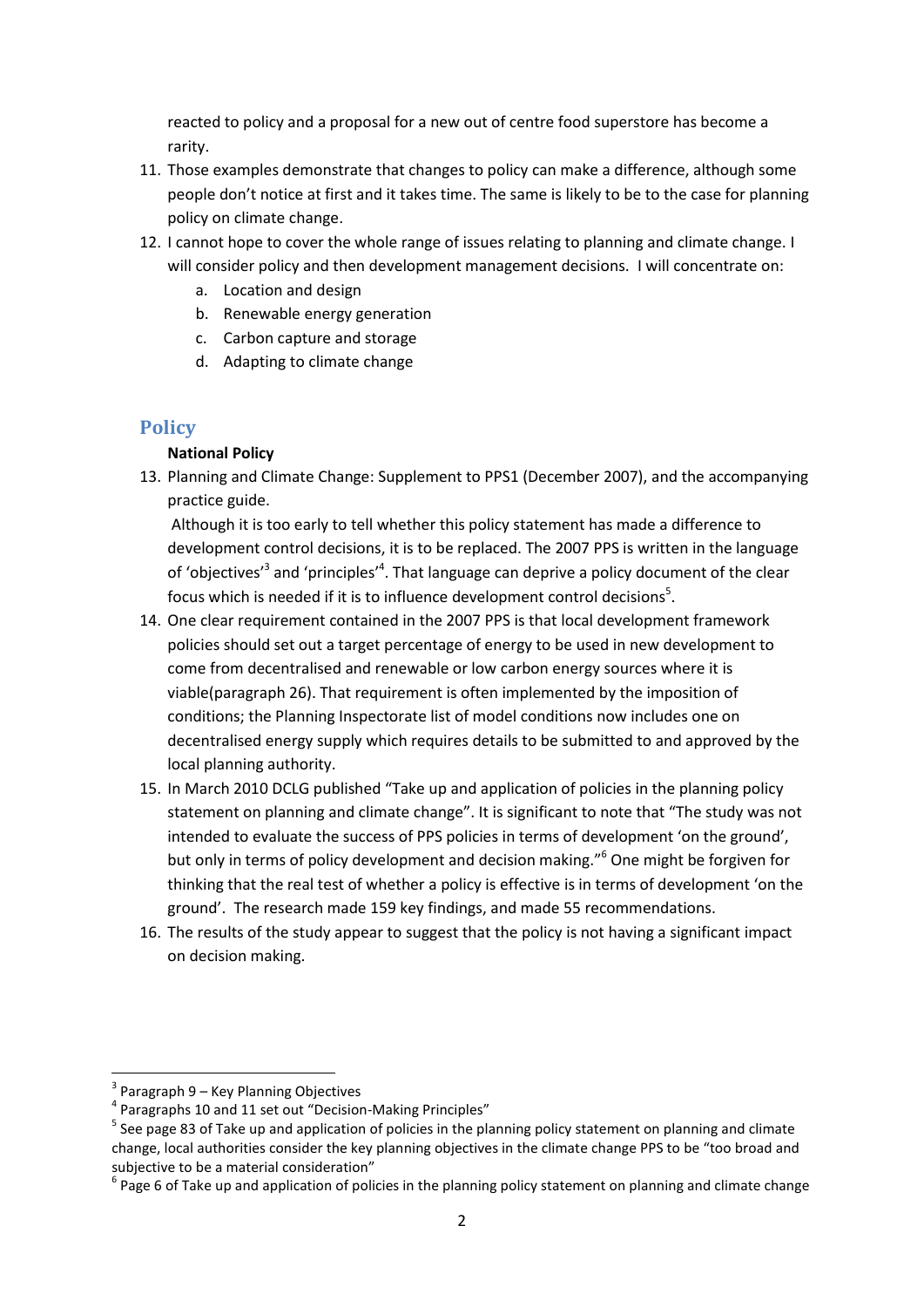- 17. 6% of local planning authorities reported that the key planning objectives contained in the PPS had been influential in over 90% of decisions. 68% of local planning authorities reported that the key planning objectives had been influential in under 10% of all applications<sup>7</sup>.
- 18. The study compared references in appeal decisions to the phrases 'climate change', 'renewable energy', 'low carbon energy', 'decentralised energy' and 'sustainable building' before and after the publication of the draft PPS on climate change in December 2006. Before publication 39 out of 13,368 appeal decisions included a reference to one or more of those phrases. Post publication the figure had increased to 154 out of total of 14,171 appeal decisions.
- 19. PPS4 has introduced an additional impact consideration against which proposals for economic development are to be assessed (policy EC10.2.a):

"*Whether the proposal has been planned over the lifetime of the development to limit carbon dioxide emissions, and minimise vulnerability and provide resilience to, climate change."*

20. It has yet to be seen whether that impact consideration will be approached with the rigour that is applied when considering economic impacts on existing town centres.

### **National Policy Statements**

- 21. The Planning Act 2008 sets out a complex procedure for designating national policy statements ("a NPS").
- 22. A NPS must give reasons for the policy set out in the statement<sup>8</sup>. "The reasons must (in *particular) include an explanation of how the policy set out in the statement takes account of*  Government policy relating to the mitigation of, and adaptation to, climate change"<sup>9</sup>.
- 23. If the decision maker is the IPC Panel or the IPC Council "*The Panel or Council must decide the application in accordance with any relevant national policy statement, except to the extent that one or more of subsections (4) to (8) applies.*" 10
- 24. The effect of those provisions of the Planning Act 2008 is to require the Secretary of State to explain how the policy set out in an NPS takes account of policy on climate change. NPSs are likely to be a more powerful policy instrument than PPSs have been, as decisions have, unless the exceptions apply, to be made in accordance with the NPS.
- 25. A NPS can be challenged by an application for judicial review<sup>11</sup>. Following the approach taken to the challenge to decision document on adding capacity at Heathrow<sup>12</sup>, it is likely that the explanation as to how an NPS takes account of policy on climate change is likely to come under particular scrutiny.
- 26. As a result of that scrutiny, the statutory requirement to provide the explanation and the requirement for decisions by the Panel and Council to be made in accordance with a

 $\overline{a}$ 

 $<sup>7</sup>$  Page 80 of Take up and application of policies in the planning policy statement on planning and climate</sup> change

<sup>8</sup> Section 5(7) Planning Act 2008

<sup>&</sup>lt;sup>9</sup> Section 5(8) Planning Act 2008

 $10$  Section 104(3) Planning Act 2008

 $11$  Section 13(1) Planning Act 2008

<sup>&</sup>lt;sup>12</sup> R (London Borough of Hillingdon) v. Secretary of State for Transport [2010] EWHC 626 (Admin)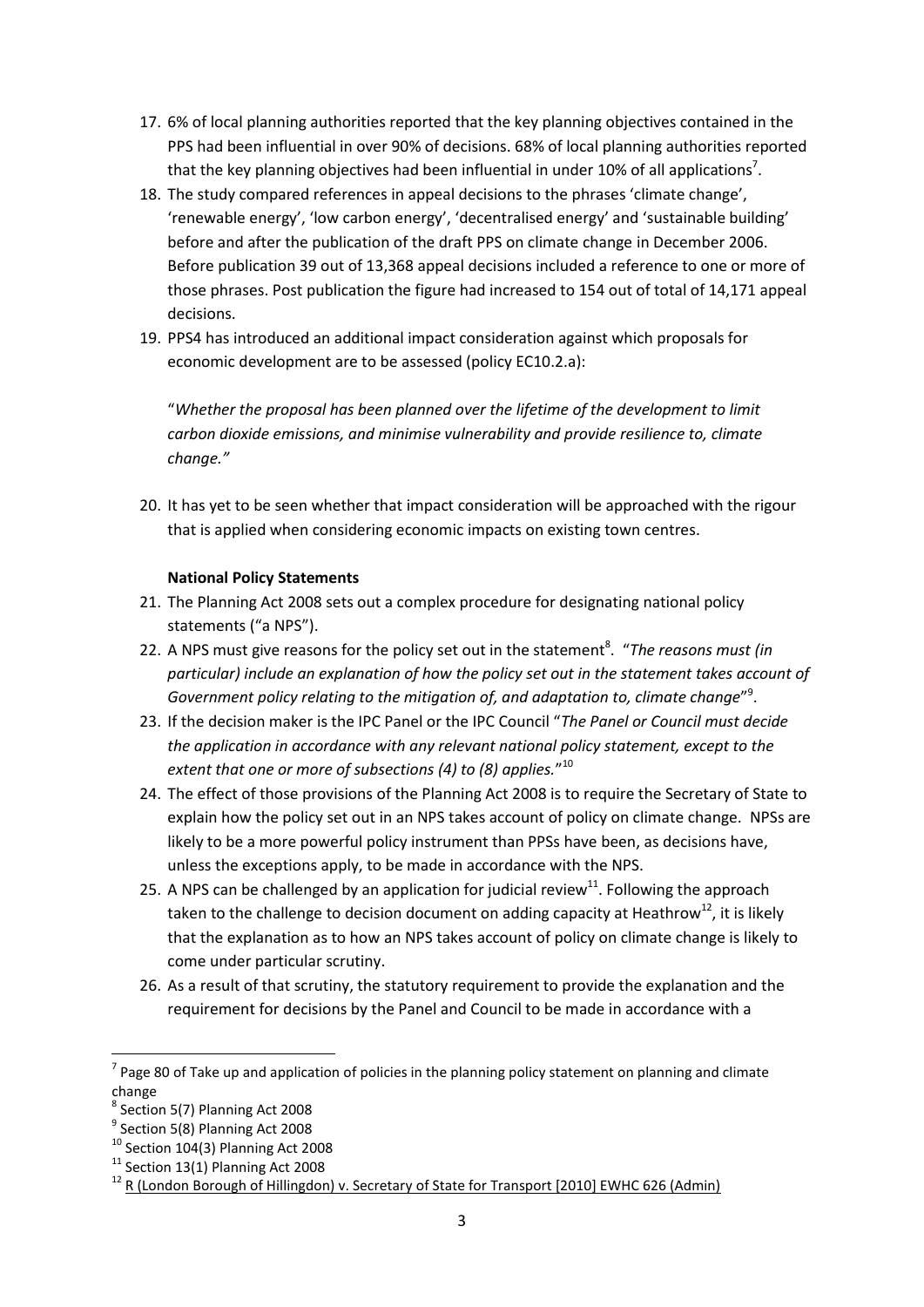relevant NPS, the system in place for consideration of Nationally Significant Infrastructure Projects ("NSIPs") is likely to be more effective in implementing policy on climate change than has been the case with the previous decision making process (e.g. determinations on applications for consent under the Electricity Act 1989).

### **Local Policy**

27. Section 19(1A) of the Planning and Compulsory Purchase Act 2004 provides: "*(1A)* 

*Development plan documents must (taken as a whole) include policies designed to secure that the development and use of land in the local planning authority's area contribute to the mitigation of, and adaptation to, climate change.*"

- 28. The review of the supplement to PPS1, Take up and application of policies in the planning policy statement on planning and climate change, considered the extent to which local authorities had implemented the policy.
- 29. The approach to allocation of land is informative. The authors of the report state "*In many local authorities there appears to be a lack of routine familiarity with the land selection criteria of the PPS."<sup>13</sup> A*lthough 59% of surveyed authorities considered the potential for access other than by the private car when considering land selection, only 25% considered the potential for decentralised and renewable/low carbon energy<sup>14</sup>.
- 30. The requirement to set targets for the percentage of energy to be used in a development to come from decentralised and renewable or low carbon energy sources (paragraph 26 of the PPS on climate change) has been carried forward to the plan making stage. The London Plan has been particularly effective in requiring the provision of decentralised and renewable energy<sup>15</sup>. Chapter 5 of the draft replacement London Plan sets out a full range of policies on London's Response to Climate Change.

### **The draft PPS: Planning for a Low Carbon Future in a Changing Climate**

- 31. The consultation document Planning for a Low Carbon Future in a Changing Climate (March 2010) follows the new format for PPSs and sets out plan making policies and development management policies. The draft document seeks to address the perceived weaknesses of the current PPS on climate change.
- 32. Policies LCF4 (local planning approach for renewable and low-carbon energy and associated infrastructure), LCF5 (Local planning approach for adapting to a changing climate), LCF6 (Local planning approach for selecting sites for new development) and LCF7 (Local planning approach to setting requirements for using decentralised energy in new development) all set out specific requirements to be addressed in the plan making process.
- 33. Policy LCF11 provides a check on local authority requirements for decentralised energy and building sustainability. Such requirements are only to be imposed when they would not make a development unviable, or deter housing provision including affordable housing. If

 $\overline{a}$ <sup>13</sup> Paragraph 3.9.3 on page 45 of Take up and application of policies in the planning policy statement on planning and climate change

<sup>&</sup>lt;sup>14</sup> Figure 3.9 on page 44 of Take up and application of policies in the planning policy statement on planning and climate change

<sup>&</sup>lt;sup>15</sup> London Plan policy 4A.7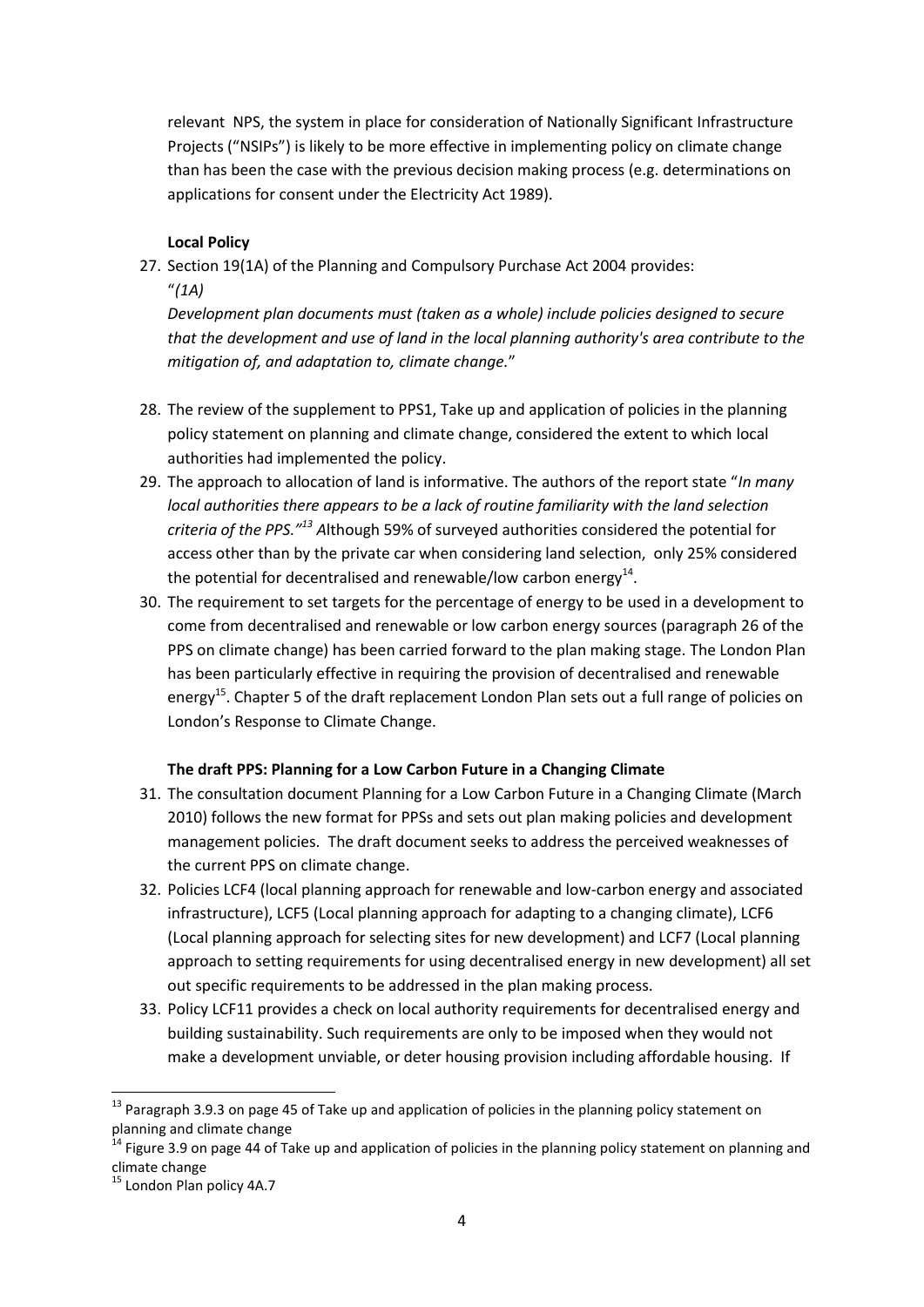that policy is to be implemented local plan policies for decentralised energy requirements will have to be supported by an economic viability appraisal. At the development control stage there may be an opportunity for developers to rely upon viability studies to avoid a requirement to provide decentralised renewable energy infrastructure.

- 34. Policy LCF13.3 would require applicants for major development to demonstrate compliance with the criteria in LCF13.2.
- 35. The consultation draft policy marks a significant change in Government policy. The draft moves from high minded objectives to specific requirements.

# **Development Control/Management**

36. Three main themes emerge from the national policy statements and in particular the consultation draft on Planning for a Low Carbon Future in a Changing Climate, they are location and design, power generation, and adapting to climate change $^{16}$ . I will also consider carbon capture readiness.

### **Location and Design**

- 37. The planning system is familiar with the objective of locating development in such a way as to reduce the need to travel by private car. Policy LCF13.2 in the draft adds to the existing requirements. For example, development is to be designed to reduce greenhouse gas emissions, and to create and secure opportunities for sustainable transport.
- 38. By requiring (LCF13.3) a proposal for major development to demonstrate compliance with the LCF13.2 criteria, the issues will have to be addressed and considered by applicants.

#### **Renewable energy generation**

- 39. The Renewable Energy Strategy (2009) sets out a strategy for meeting the legally binding target<sup>17</sup> that 15% of energy should come from renewable sources by 2020.
- 40. In order to meet that renewable energy target it is estimated that a seven fold increase in renewable energy generation would have to be achieved in the eleven year period from the end of 2008<sup>18</sup>. If that increase is to be achieved a very significant number of applications will have to pass through the planning system. The larger projects (those with a capacity of more than 50 megawatts on shore and more than 100 megawatts offshore<sup>19</sup>) will be considered by the Infrastructure Planning Commission. The smaller projects (e.g. biomass plants, smaller windfarms etc..) will be considered by local planning authorities.
- 41. The urgent need to review the planning policy framework in order to assist in facilitating the massive investment needed is recognised in the Renewable Energy Strategy, where it is said that the Government will consult on a combined climate change PPS by the end of 2009<sup>20</sup>. Unfortunately, the end of 2009 became March 2010.

<sup>&</sup>lt;sup>16</sup> See for example Policy LCF2.1 in the consultation draft Planning for a Low Carbon Future in a Changing Climate

<sup>17</sup> See EU Directive 2009/28/EC

<sup>18</sup> consultation draft Planning for a Low Carbon Future in a Changing Climate, Impact Assessment paragraph 99

<sup>&</sup>lt;sup>19</sup> See section 15 of the Planning Act 2008

<sup>&</sup>lt;sup>20</sup> 4.25 Renewable Energy Strategy 2009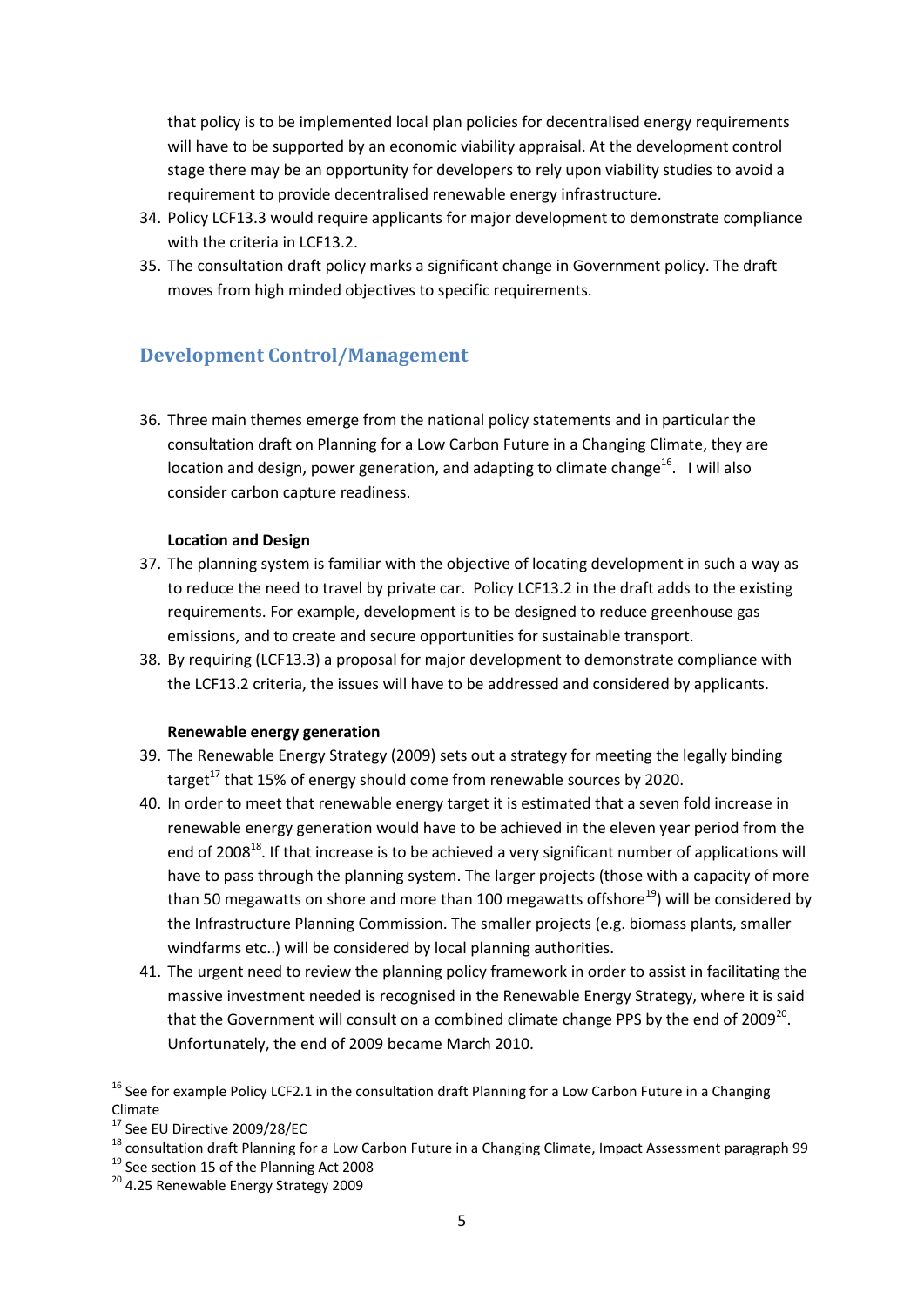- 42. The approach taken in the draft PPS is to require ambitious targets to be set in the Regional Strategy (LCF2.2), and to seek to ensure that local policies do not set too harsh a test for renewable energy proposals (for example when considering impact on the landscape and townscape LCF4(ii)), and to give particular weight to the benefits of renewable energy in areas where targets have not been met (LCF14).
- 43. The Renewable Energy Strategy also makes plain that the Government intend to act to ensure that planning permissions are granted when they should be. The Secretary of State will recover jurisdiction in determining some appeals. The strength of the Secretary of State's resolve is demonstrated by the fact that 65% of the 48 renewable energy appeals in 2008-2009 were successful<sup>21</sup>, almost double the figure for all planning appeals in 2008-2009, of 34% of appeals being allowed $^{22}$ .
- 44. Draft policy LCF14 creates a favourable policy context for the consideration of renewable energy projects. The policy gives particular support in cases where renewable energy targets have not been met (LCF14.2(v)).
- 45. It is yet to be seen whether the proposed change in the policy context, both at the LDF policy making stage and the development management stage will be sufficient to ensure compliance with the 2020 targets.

### **Carbon Capture and Storage**

- 46. Since the EU Directive on the Geological Storage of Carbon Dioxide<sup>23</sup> came into force on 23<sup>rd</sup> April 2009 DECC have been under a duty to ensure that all combustion plants with a rated electrical output of 300 megawatts or more are subject to an assessment of whether suitable storage sites are available, transport facilities are technically and economically feasible and whether it is technically feasible to retrofit for  $CO<sub>2</sub>$  capture. If those conditions are met the competent authority shall ensure that suitable space on the installation site for the equipment necessary to capture and compress CO<sub>2</sub> is set aside<sup>24</sup>.
- 47. Those promoting generating stations with a capacity of 300 megawatts or more have to address issues of carbon capture and storage. This can present difficulties as the technology has not been developed and the extent of the area to be set aside for the necessary equipment is unclear.
- 48. DECC have recently granted consent for 1,520 megawatt Combined Cycle Gas Turbine ("CCGT") power plant at Carrington, Manchester. That plant is the first to be consented with the new carbon capture readiness requirements<sup>25</sup>.
- 49. Other applications made under section 36 of the Electricity Act 1989 are also subject to the carbon capture readiness ("CCR") requirements. In some cases the consenting process has encountered delays as issues relating to the extent of land required for CCR are resolved.
- 50. The CCR provisions are supported by a requirement contained in a EU Directive. As a result there is an effective means of achieving the objective, and proposed operators are giving the necessary consideration to the need to consider retrofitting of the equipment needed and to set aside the land required. The requirement to consider indirect and secondary effects in

 $\overline{a}$ 

<sup>&</sup>lt;sup>21</sup> 4.27 Renewable Energy Strategy 2009

<sup>&</sup>lt;sup>22</sup> Planning Inspectorate Statistical Report England 2008-2009, Table 1.2

<sup>23</sup> 2009/31/EC

<sup>&</sup>lt;sup>24</sup> Article 9a of Directive 2001/80/EC as inserted by Article 33 of Directive 2009/31/EC

<sup>&</sup>lt;sup>25</sup> DECC Press Release 1<sup>st</sup> April 2010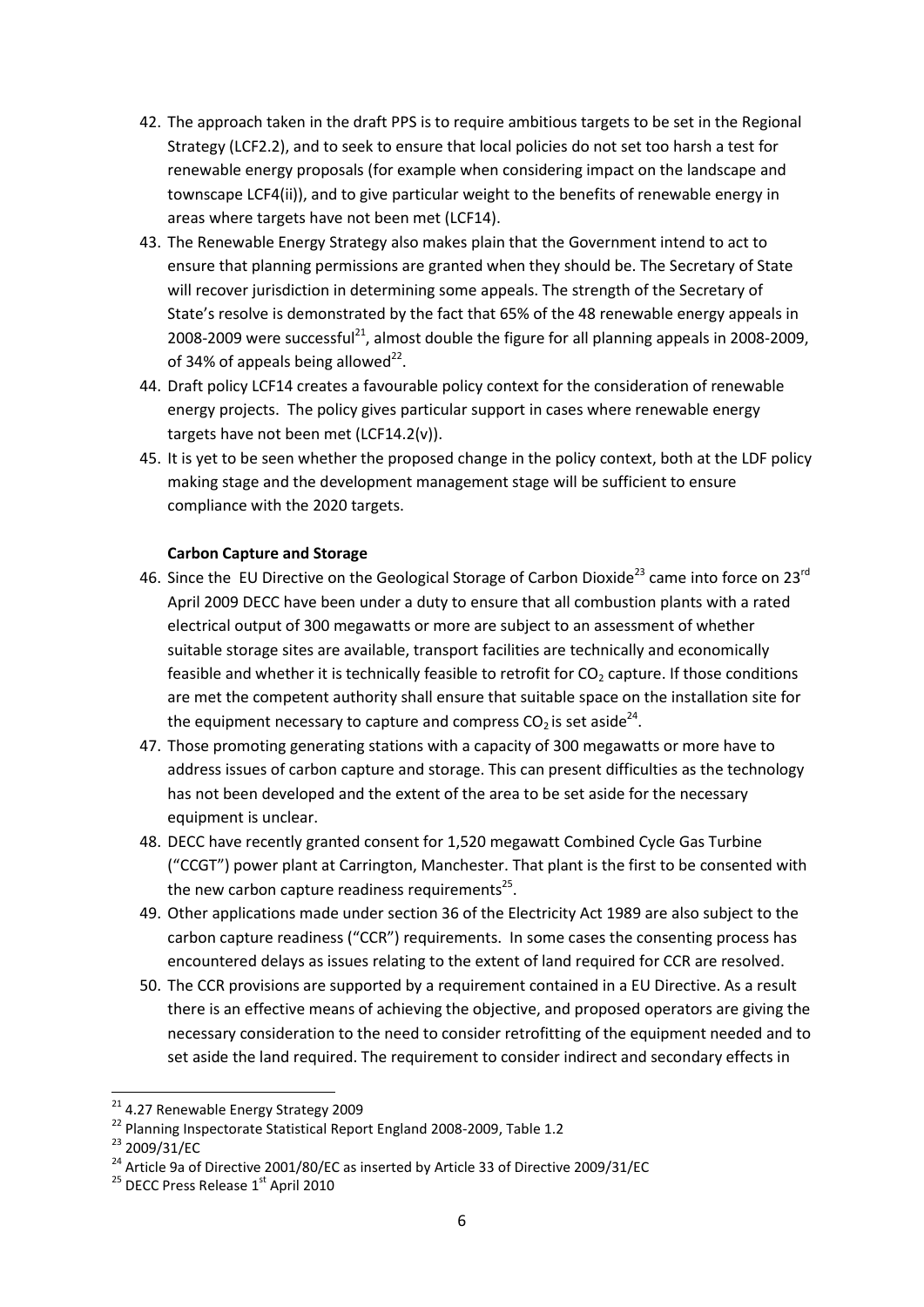the environmental statement also ensures that consideration is given to the means of transporting  $CO<sub>2</sub>$  to storage sites.

51. The early experience of CCR demonstrates how effective EU legislation on climate change issues can be.

### **Adapting to climate change**

- 52. The research on the effectiveness of the December 2007 PPS found that there was insufficient technical understanding about adaptation and that consideration of adaptation measures were often focused on flood risk<sup>26</sup>.
- 53. The approach taken in the draft PPS is to seek to include policies which ensure adaptation to flood risk at the plan making stage. The policies are expressed in general terms (LCF5 and LCF6) and it is difficult to see how they will have an immediate effect on decision making a the planning application stage.

### **Applying the new policy**

- 54. Under the current planning policy regime consideration of adaptation to climate change is often restricted to flood risk, whereas other issues such as on site renewable energy generation and sustainable urban drainage are often left to be dealt with by conditions.
- 55. The most effective elements of the proposed new development management policies are likely to be LCF13.3 and LCF14.
- 56. The requirement to demonstrate compliance with the criteria in LCF13.2 will focus attention on those criteria. However it will be important for local authorities to scrutinise the assertions made in Design and Access Statements. At present it would be a difficult to find a proposal which does not claim it can be considered a sustainable development- in future it will be important to avoid generalised statements that all relevant climate change criteria are complied with.
- 57. The national renewable energy generation target, combined with the requirements for regional targets and the policy that favourable consideration be given to proposals when targets have not been reached (LCF14.2(v)) is likely to provide effective support for renewable energy generation.

### **Conclusions**

- 58. There is no doubt that the planning system has an important role to play in responding to climate change, and that planning policy can and does make a difference to the way that our built environment develops.
- 59. The main point at which the planning system can have an effect is when development control/management decisions are made. By their very nature those decisions are limited to development projects and influence a very small proportion of the total emissions from and attributable to built development.

<sup>&</sup>lt;sup>26</sup> consultation draft Planning for a Low Carbon Future in a Changing Climate, impact assessment paragraph 104